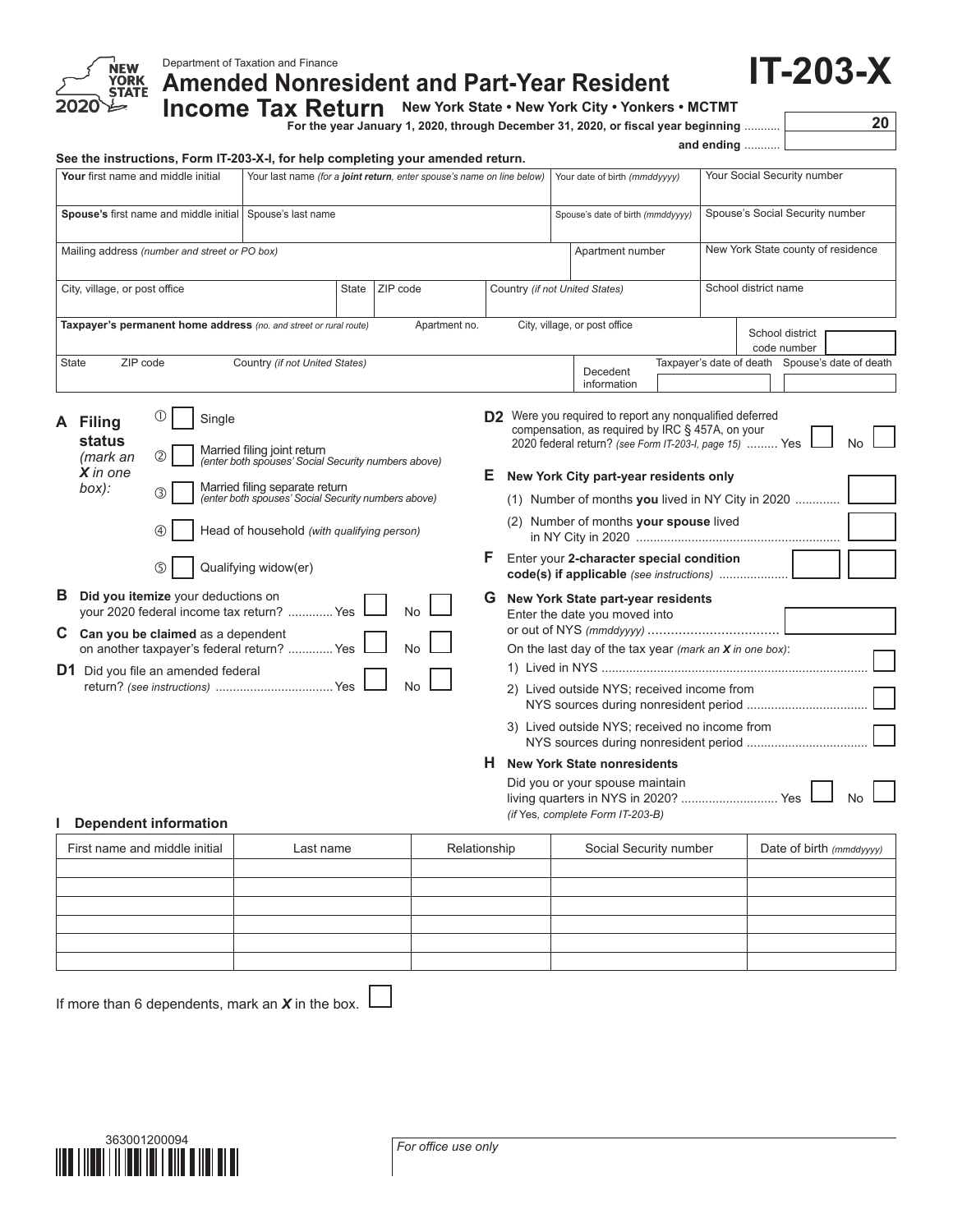**Page 2 of 6 IT-203-X (2020)** Enter your Social Security number

|     | Federal income and adjustments                                                  |                         | <b>Federal amount</b> |                         | <b>New York State amount</b> |
|-----|---------------------------------------------------------------------------------|-------------------------|-----------------------|-------------------------|------------------------------|
|     |                                                                                 |                         | Whole dollars only    |                         | Whole dollars only           |
| 1.  |                                                                                 | 1                       | .00                   | 1                       | .00                          |
|     |                                                                                 | $\overline{\mathbf{2}}$ | .00                   | $\overline{\mathbf{2}}$ | .00                          |
| 3   |                                                                                 | 3                       | .00                   | 3                       | .00                          |
|     | Taxable refunds, credits, or offsets of state and local                         |                         |                       |                         |                              |
|     |                                                                                 | 4                       | .00                   | 4                       | .00                          |
|     |                                                                                 | 5                       | .00                   | 5                       | .00                          |
| 6   | Business income or loss (submit a copy of federal Sch. C, Form 1040)            | 6                       | .00                   | 6                       | .00                          |
| 7   | Capital gain or loss (if required, submit a copy of federal Sch. D, Form 1040)  | $\overline{7}$          | .00                   | 7                       | .00                          |
| 8   | Other gains or losses (submit a copy of federal Form 4797)                      | 8                       | .00                   | 8                       | .00                          |
| 9   | Taxable amount of IRA distributions. Beneficiaries: mark $X$ in box $\mathsf I$ | 9                       | .00                   | 9                       | .00                          |
| 10  | Taxable amount of pensions/annuities. Beneficiaries: mark $X$ in box            | 10                      | .00                   | 10                      | .00                          |
| 11  | Rental real estate, royalties, partnerships, S corporations,                    |                         |                       |                         |                              |
|     | trusts, etc. (submit a copy of federal Schedule E, Form 1040)                   | 11                      | .00.                  | 11                      | .00                          |
|     | <b>12</b> Rental real estate included                                           |                         |                       |                         |                              |
|     | in line 11 (federal amount) $ 12$<br>.00.                                       |                         |                       |                         |                              |
|     | 13 Farm income or loss (submit a copy of federal Sch. F, Form 1040)             | 13                      | .00.                  | 13                      | .00                          |
| 14  |                                                                                 | 14                      | .00                   | 14                      | .00                          |
| 15  | Taxable amount of Social Security benefits (also enter on line 26)              | 15                      | .00                   | 15                      | .00                          |
| 16  | Other income   Identify:                                                        | 16                      | .00                   | 16                      | .00                          |
|     | 17 Add lines 1 through 11 and 13 through 16                                     | 17                      | .00                   | 17                      | .00                          |
|     | 18 Total federal adjustments to income                                          |                         |                       |                         |                              |
|     | Identify:                                                                       | 18                      | .00                   | 18                      | .00                          |
|     | 19 Federal adjusted gross income (subtract line 18 from line 17)                | 19                      | .00                   | 19                      | .00                          |
|     | 19a Recomputed federal adjusted gross income                                    |                         |                       |                         |                              |
|     | (see Form IT-203-I, page 25, Line 19a worksheet)                                | 19a                     | .00                   | 19a                     | .00                          |
|     | <b>New York additions</b>                                                       |                         |                       |                         |                              |
|     |                                                                                 |                         |                       |                         |                              |
|     | 20 Interest income on state and local bonds and obligations                     |                         |                       |                         |                              |
|     | (but not those of New York State or its localities)                             | 20                      | .00.                  | 20                      | .00                          |
|     | 21 Public employee 414(h) retirement contributions                              | 21                      | .00                   | 21                      | .00                          |
| 22. |                                                                                 | 22                      | .00                   | 22                      | .00                          |
|     |                                                                                 | 23                      | .00                   | 23                      | .00                          |
|     | <b>New York subtractions</b>                                                    |                         |                       |                         |                              |
|     |                                                                                 |                         |                       |                         |                              |
|     | 24 Taxable refunds, credits, or offsets of state and                            |                         |                       |                         |                              |
|     |                                                                                 | 24                      | .00 <sub>1</sub>      | 24                      | .00                          |
|     | 25 Pensions of NYS and local governments and the                                |                         |                       |                         |                              |
|     |                                                                                 | 25                      | .00.                  | 25                      | .00                          |
| 26  | Taxable amount of Social Security benefits (from line 15)                       | 26                      | .00.                  | 26                      | .00                          |
| 27  | Interest income on U.S. government bonds                                        | 27                      | .00.                  | 27                      | .00                          |
| 28  | Pension and annuity income exclusion                                            | 28                      | .00.                  | 28                      | .00                          |
| 29  |                                                                                 | 29                      | .00.                  | 29                      | .00                          |
| 30  |                                                                                 | 30                      | .00.                  | 30                      | .00                          |
| 31  | New York adjusted gross income (subtract line 30 from line 23)                  | 31                      | .00                   | 31                      | .00                          |
|     |                                                                                 |                         |                       | 32                      |                              |
|     | 32 Enter the amount from line 31, Federal amount column                         |                         |                       |                         | .00                          |

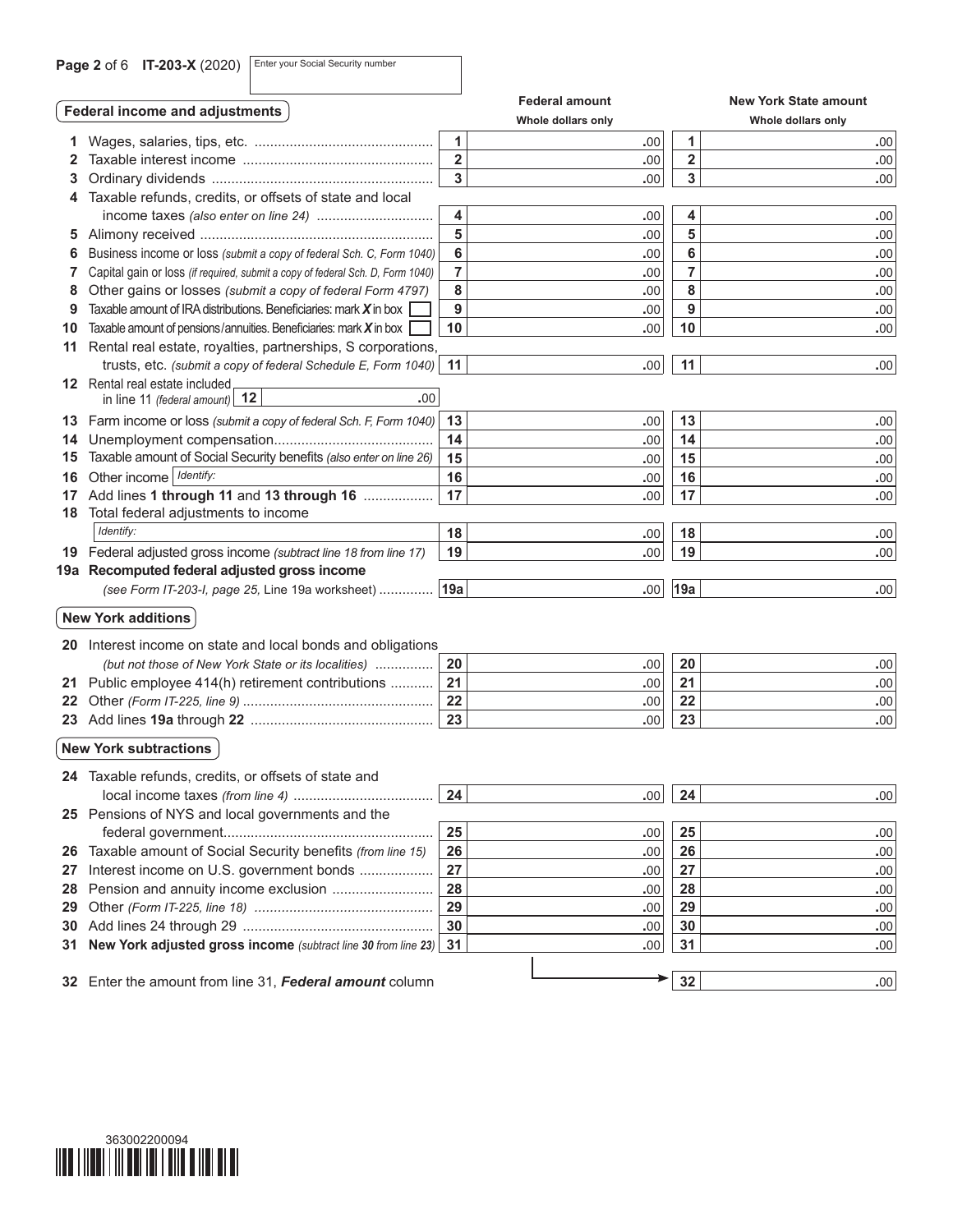| Name(s) as shown on page | Your Social Security number | IT-203-X (2020) Page 3 of 6 |  |
|--------------------------|-----------------------------|-----------------------------|--|
|                          |                             |                             |  |

|    | Standard deduction or itemized deduction                                                        |    |                  |
|----|-------------------------------------------------------------------------------------------------|----|------------------|
| 33 | Enter your standard deduction (from table below) or your itemized deduction (from Form IT-196). |    |                  |
|    | Mark an $X$ in the appropriate box:                                                             |    | .00 <sub>1</sub> |
|    |                                                                                                 |    |                  |
|    |                                                                                                 | 34 | .00              |
|    |                                                                                                 | 35 | 000.00           |
|    |                                                                                                 |    |                  |
|    |                                                                                                 | 36 | .00.             |

| <b>New York State</b><br>standard deduction table |                                                       |  |  |  |  |  |  |
|---------------------------------------------------|-------------------------------------------------------|--|--|--|--|--|--|
| <b>Filing status</b><br>(from the front page)     | <b>Standard deduction</b><br>(enter on line 33 above) |  |  |  |  |  |  |
| $\cup$ Single and you                             | marked item C Yes  \$ 3,100                           |  |  |  |  |  |  |
| $\mathbb O$ Single and you                        | marked item C No  8,000                               |  |  |  |  |  |  |
|                                                   | <b>② Married filing joint return  16,050</b>          |  |  |  |  |  |  |
| 3 Married filing separate                         | 8,000                                                 |  |  |  |  |  |  |
| 4<br>Head of household                            | (with qualifying person)  11,200                      |  |  |  |  |  |  |
| (5)                                               | Qualifying widow(er) 16,050                           |  |  |  |  |  |  |

*(continued on page 4)*

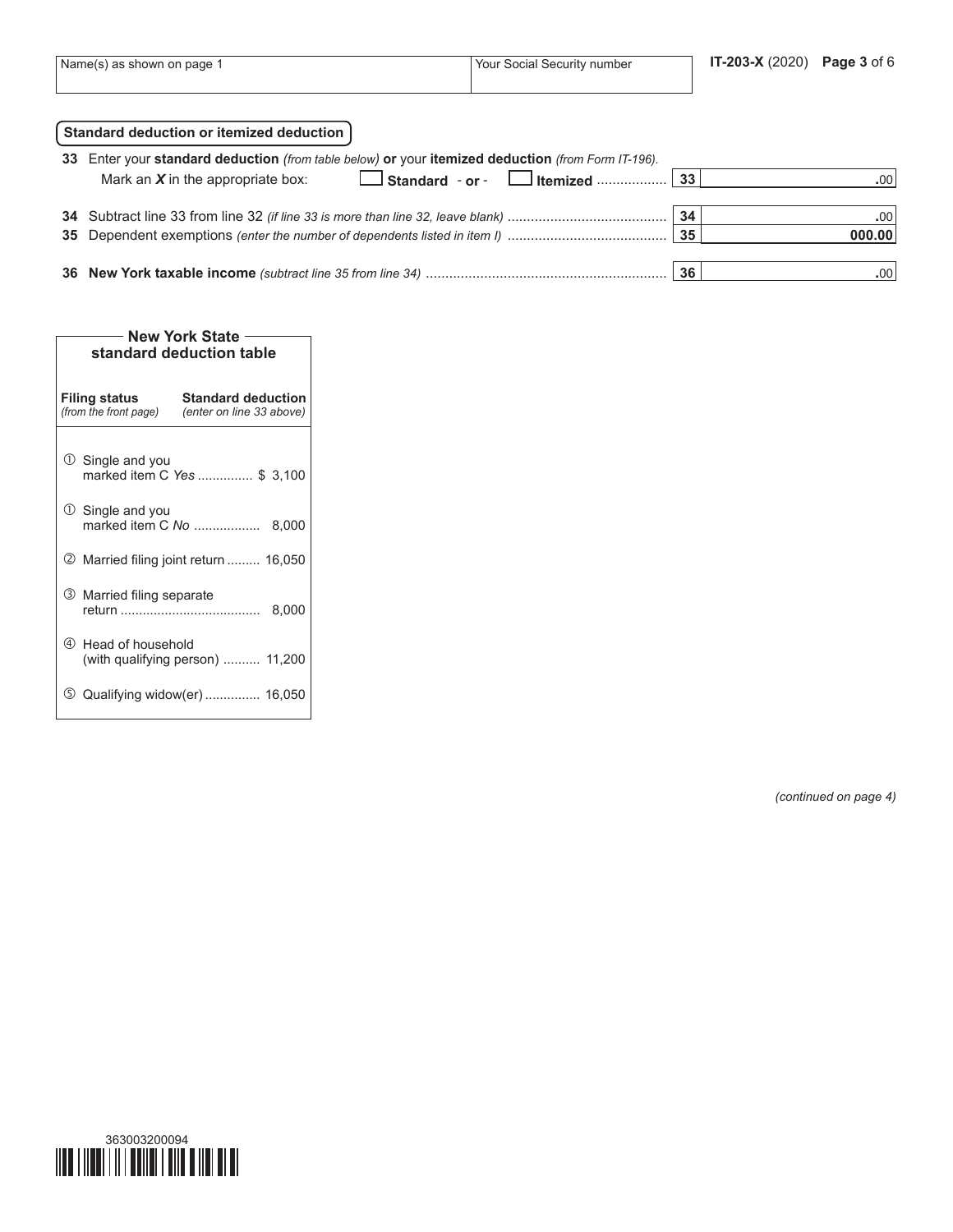Page 4 of 6 **IT-203-X** (2020) Enter your Social Security number

| Tax computation, credits, and other taxes |     |     |
|-------------------------------------------|-----|-----|
|                                           | 37  | -00 |
|                                           | 38  | -00 |
|                                           | 39  | -00 |
|                                           | -40 | -00 |
|                                           | 41  | -00 |
|                                           |     | .00 |

Base tax *(subtract line 43 from line 42; if line 43 is more than line 42, leave blank)* .............................. **44 .**00

| 45 | ncome | line<br>State amount<br>York<br>New | ≅line 3<br>ederal<br>i amount trom. |        | result to<br>Round | decimal places |
|----|-------|-------------------------------------|-------------------------------------|--------|--------------------|----------------|
|    |       | .00                                 | $\overline{\phantom{a}}$<br>.00     | $\sim$ |                    |                |

New York State earned income credit ....................................................................... **43 .**00

|  | -46 | .00'             |
|--|-----|------------------|
|  | 47  | .00'             |
|  | 48  | .00'             |
|  | 49  | $.00^{\circ}$    |
|  | 50  | .00 <sup>1</sup> |

## $\hat{N}$  New York City and Yonkers taxes, credits, and surcharges, and MCTMT $\hat{N}$

|    | <b>51</b> Part-year New York City resident tax (Form IT-360.1)                                             | 51  | .00 |                        |
|----|------------------------------------------------------------------------------------------------------------|-----|-----|------------------------|
|    | 52 Part-year resident nonrefundable New York City                                                          | 52  | .00 |                        |
|    |                                                                                                            | 52a | .00 |                        |
|    | 52b MCTMT net                                                                                              |     |     |                        |
|    | earnings base   52b<br>.00.                                                                                |     |     |                        |
|    |                                                                                                            | 52c | .00 |                        |
|    | <b>53</b> Yonkers nonresident earnings tax (Form Y-203)                                                    | 53  | .00 |                        |
|    | 54 Part-year Yonkers resident income tax surcharge                                                         |     |     |                        |
|    |                                                                                                            |     | .00 |                        |
|    | 55 Total New York City and Yonkers taxes / surcharges and MCTMT (add lines 52a and 52c through 54) 55      |     |     | .00 <sub>1</sub>       |
|    |                                                                                                            |     |     |                        |
|    | 56 Sales or use tax as reported on your original return (See instructions. Do not leave line 56 blank.) 56 |     |     | .00 <sub>1</sub>       |
|    |                                                                                                            |     |     |                        |
| 57 | Voluntary contributions as reported on your original return (or as adjusted by the                         |     |     |                        |
|    |                                                                                                            |     |     | 57<br>.00              |
|    | 58 Total New York State, New York City, Yonkers, and sales or use taxes, MCTMT,                            |     |     |                        |
|    |                                                                                                            |     |     | 58<br>.00 <sub>1</sub> |

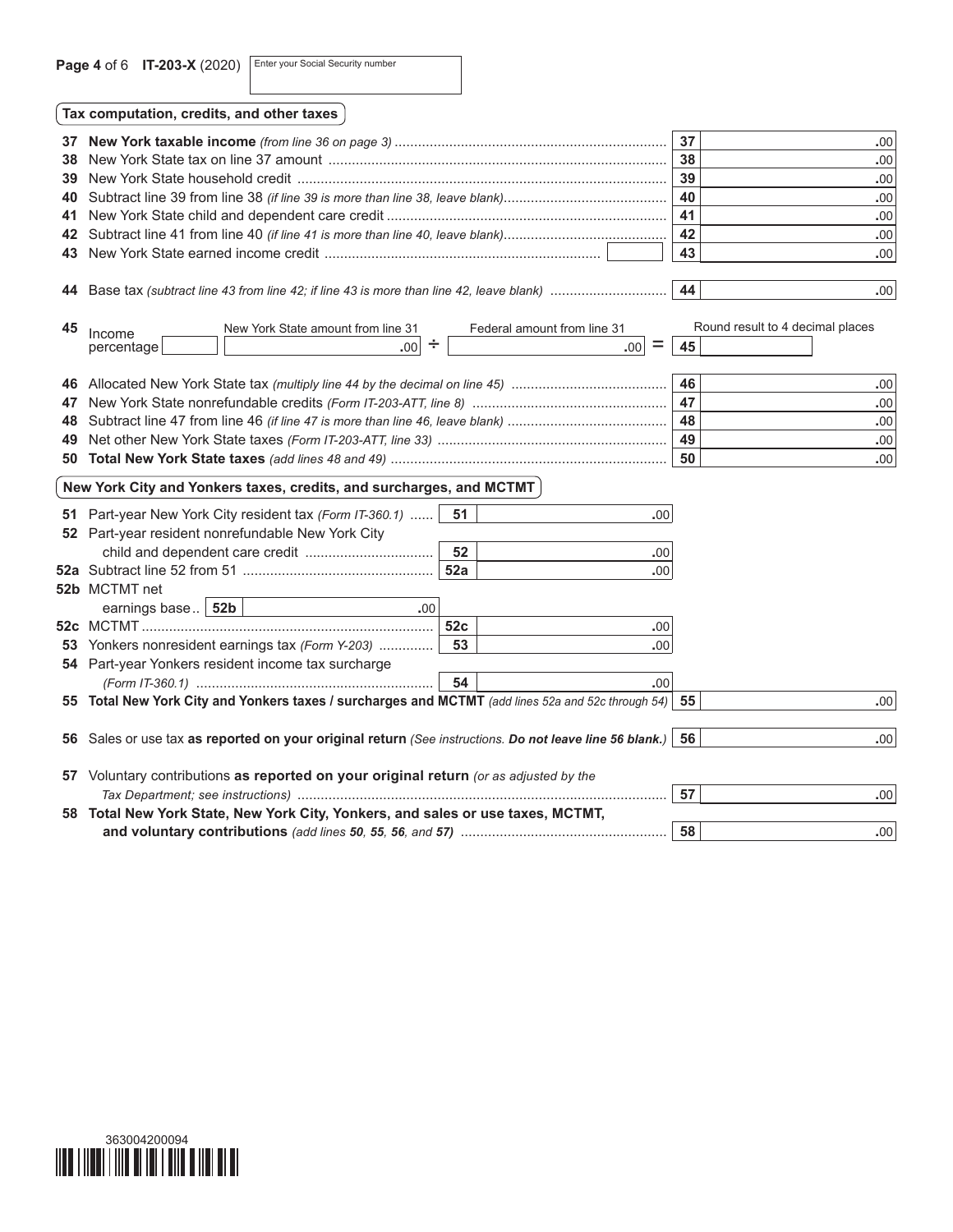|    | Name(s) as shown on page 1                                                                                                                                                                                                           |     | Enter your Social Security number                                           |    | <b>IT-203-X</b> (2020) Page 5 of 6 |
|----|--------------------------------------------------------------------------------------------------------------------------------------------------------------------------------------------------------------------------------------|-----|-----------------------------------------------------------------------------|----|------------------------------------|
|    |                                                                                                                                                                                                                                      |     |                                                                             | 59 | .00.                               |
|    | Payments and refundable credits                                                                                                                                                                                                      |     |                                                                             |    |                                    |
| 60 | Part-year NYC school tax credit (fixed amount) (also complete E on front)                                                                                                                                                            | 60  | .00                                                                         |    | You must submit all                |
|    | 60a NYC school tax credit (rate reduction amount)                                                                                                                                                                                    | 60a | .00                                                                         |    | required forms. Failure to         |
|    | 61 Other refundable credits (Form IT-203-ATT, line 17)                                                                                                                                                                               | 61  | .00                                                                         |    | do so will result in an            |
|    |                                                                                                                                                                                                                                      | 62  | .00                                                                         |    | adjustment to your return.         |
|    |                                                                                                                                                                                                                                      | 63  | .00                                                                         |    |                                    |
|    |                                                                                                                                                                                                                                      | 64  | .00                                                                         |    | See Important information in       |
|    | 65 Total estimated tax payments/amount paid with Form IT-370                                                                                                                                                                         | 65  | .00                                                                         |    | the instructions.                  |
|    | 66 Amount paid with original return, plus additional tax paid                                                                                                                                                                        |     |                                                                             |    |                                    |
|    | after original return was filed (see instructions)                                                                                                                                                                                   | 66  | .00                                                                         |    |                                    |
|    |                                                                                                                                                                                                                                      |     |                                                                             |    |                                    |
|    | 67 Total payments and refundable credits (add lines 60 through 66)                                                                                                                                                                   |     |                                                                             | 67 | .00                                |
| 68 | Overpayment, if any, as shown on original return or previously adjusted by NY State (see instr.)                                                                                                                                     |     |                                                                             | 68 | .00                                |
|    |                                                                                                                                                                                                                                      |     |                                                                             |    |                                    |
|    | 68a Amount from original Form IT-203, line 69 (see instr.) $  68a  $                                                                                                                                                                 |     | .00.                                                                        |    |                                    |
|    |                                                                                                                                                                                                                                      |     |                                                                             | 69 | .00.                               |
|    | Your refund<br>70 If line 69 is more than line 59, subtract line 59 from line 69 and indicate how you want your refund<br>direct<br>deposit (fill in lines 72 - or -<br>Mark one refund choice: [                                    |     | paper                                                                       | 70 | .00 <sub>1</sub>                   |
|    | through 72c)                                                                                                                                                                                                                         |     |                                                                             |    |                                    |
|    | Amount you owe                                                                                                                                                                                                                       |     |                                                                             |    |                                    |
|    |                                                                                                                                                                                                                                      |     |                                                                             | 71 | .00                                |
|    | To pay by electronic funds withdrawal, mark an X in the box $\lfloor$<br>you must complete Form IT-201-V and mail it with your return.                                                                                               |     | $\Box$ and fill in lines 72 through 72d. If you pay by check or money order |    |                                    |
|    | <b>Account information</b>                                                                                                                                                                                                           |     |                                                                             |    |                                    |
|    | 72 Account information for direct deposit or electronic funds withdrawal (see instructions)<br>If the funds for your payment (or refund) would come from (or go to) an account outside the U.S., mark an X in this box (see instr.). |     |                                                                             |    |                                    |
|    | Personal checking - or - $\Box$ Personal savings - or - $\Box$ Business checking - or - $\Box$<br>72a Account type:                                                                                                                  |     |                                                                             |    | <b>Business savings</b>            |
|    | 72b Routing number                                                                                                                                                                                                                   |     |                                                                             |    |                                    |
|    | 72c Account number                                                                                                                                                                                                                   |     |                                                                             |    |                                    |
|    | 72d Electronic funds withdrawal (see instructions)  Date                                                                                                                                                                             |     | Amount                                                                      |    | .00 <sub>1</sub>                   |
|    | <b>Additional information</b>                                                                                                                                                                                                        |     |                                                                             |    |                                    |
|    | 73 Original return filed as (mark an X in one box)                                                                                                                                                                                   |     |                                                                             |    |                                    |
|    | 73a Nonresident                                                                                                                                                                                                                      |     | 73b Part-year resident                                                      |    | 73c Resident                       |
|    | 74 Amended return filed as (mark an X in one box)<br>74a Nonresident                                                                                                                                                                 |     | 74b Part-year resident                                                      |    |                                    |
|    |                                                                                                                                                                                                                                      |     |                                                                             |    |                                    |